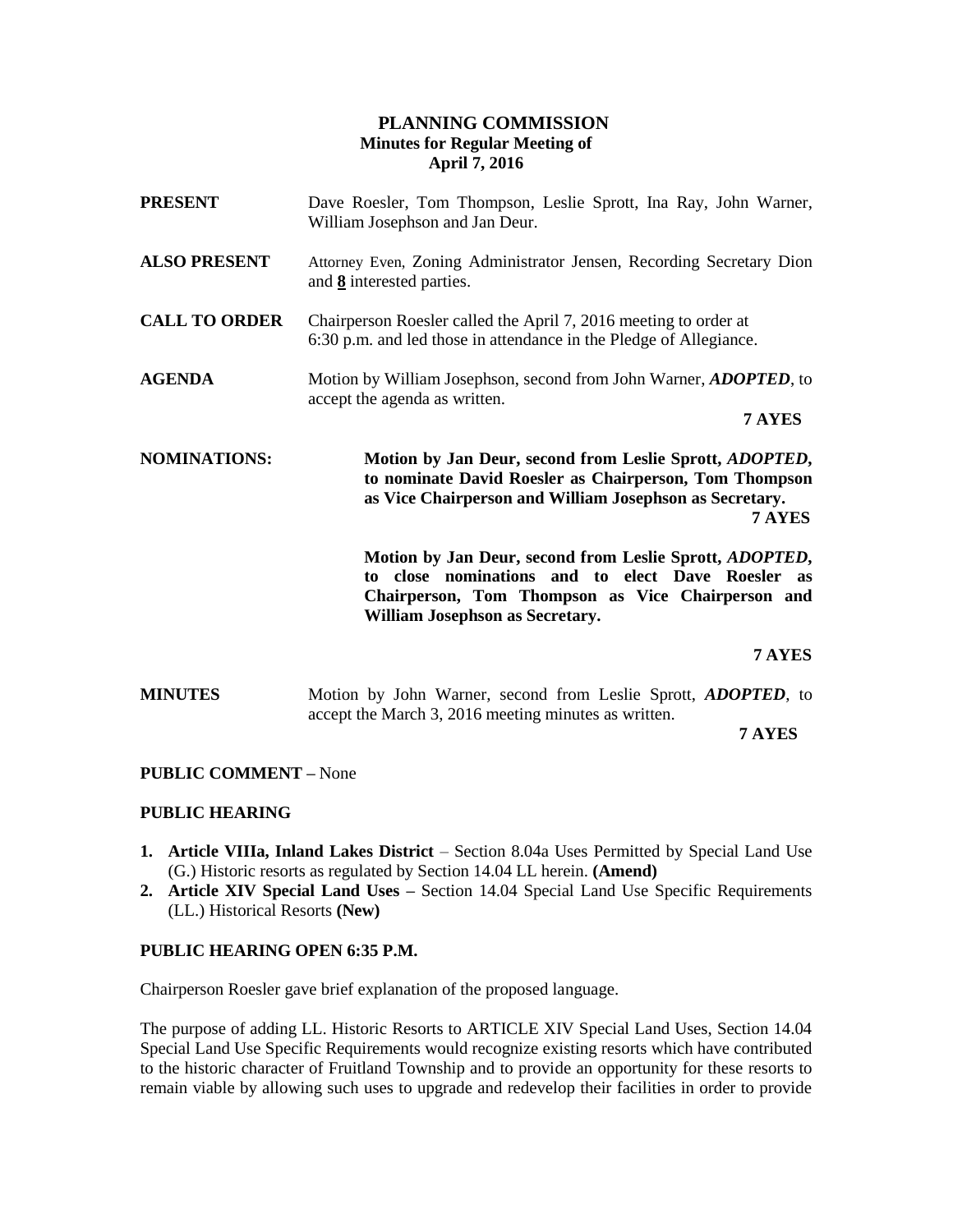contemporary resort amenities in accordance with current Township goals and requirements. Specifically, the objectives of this section are:

- a. To allow existing resorts which are non-conforming to be able to redevelop and modernize their facilities by seeking a Special Land User Permit without changing the historical aesthetic character of the resort.
- b. To allow existing resorts to be re-developed with a mix of uses, structures, buildings and housing types typical of a resort community in a manner which preserves the residential character of existing and planned residences on nearby properties and consistent with the Township's zoning ordinances.
- c. To preserve and protect the shoreline of resort property abutting White Lake.
- d. To preserve the natural features of the site as much as is practicable while allowing for additions and improvements to the resort without increasing the historical footprint of the resort.
- e. To permit an appropriate number, type, design and location of lodging facilities which will avoid overcrowding of the land, achieve compatibility with nearby land uses and allow for continuation of the resort as a viable business.

The provisions of this Section 14.04 LL shall only be applicable to Buzz's Lakeside Inn and the Water's Edge which are the only historical resorts located within the Inland Lakes Zoning District in existence and operating as of the effective date of this Ordinance amendment (effective date). Only historic resorts located in the Inland Lakes Zoning District that were in existence and operating as of the effective date of this Ordinance amendment may be issued a special land use permit in accordance with the procedures and requirements of this section.

# **PUBLIC COMMENT**

- 1. Jim Runyan, 6070 N. Scenic Woods Circle, speaking on behalf of his wife Marcia Funnell also, **supports**.
- 2. Bob Penny, 5830 W. Duck Lake Road, **supports**.
- 3. Frank Hollister, owner of The Water's Edge, states it has been in operation since 1971, before that it was Murray's Inn, zoning used to allow his uses, he feels the proposed language is too restrictive, **opposes**.
- 4. Buzz Kahler, owner of Buzz's Lakeside Inn, states he appreciates all the time and work put into the proposed language, however, one section needs to be addressed and that is needing approval for every event, that would not always be possible, it will not work, they would not be able to organize events.

# **CORRESPODENCE**

- 1. Frank Lundell Jr., 3239 Scenic Drive, **supports**.
- 2. Jennifer Day, 6106 Murray Road, **supports**.
- 3. Betsy and Tom Grein, 5780 Oak Tree Lane, **supports with notes**, does not want to see a change in the zoning regarding height, keep in mind the boat traffic in that area, it is already congested when approving the number of boat slips and light and noise pollution must be considered.
- 4. Kay Bitter, 6080 Murray Road, **supports**.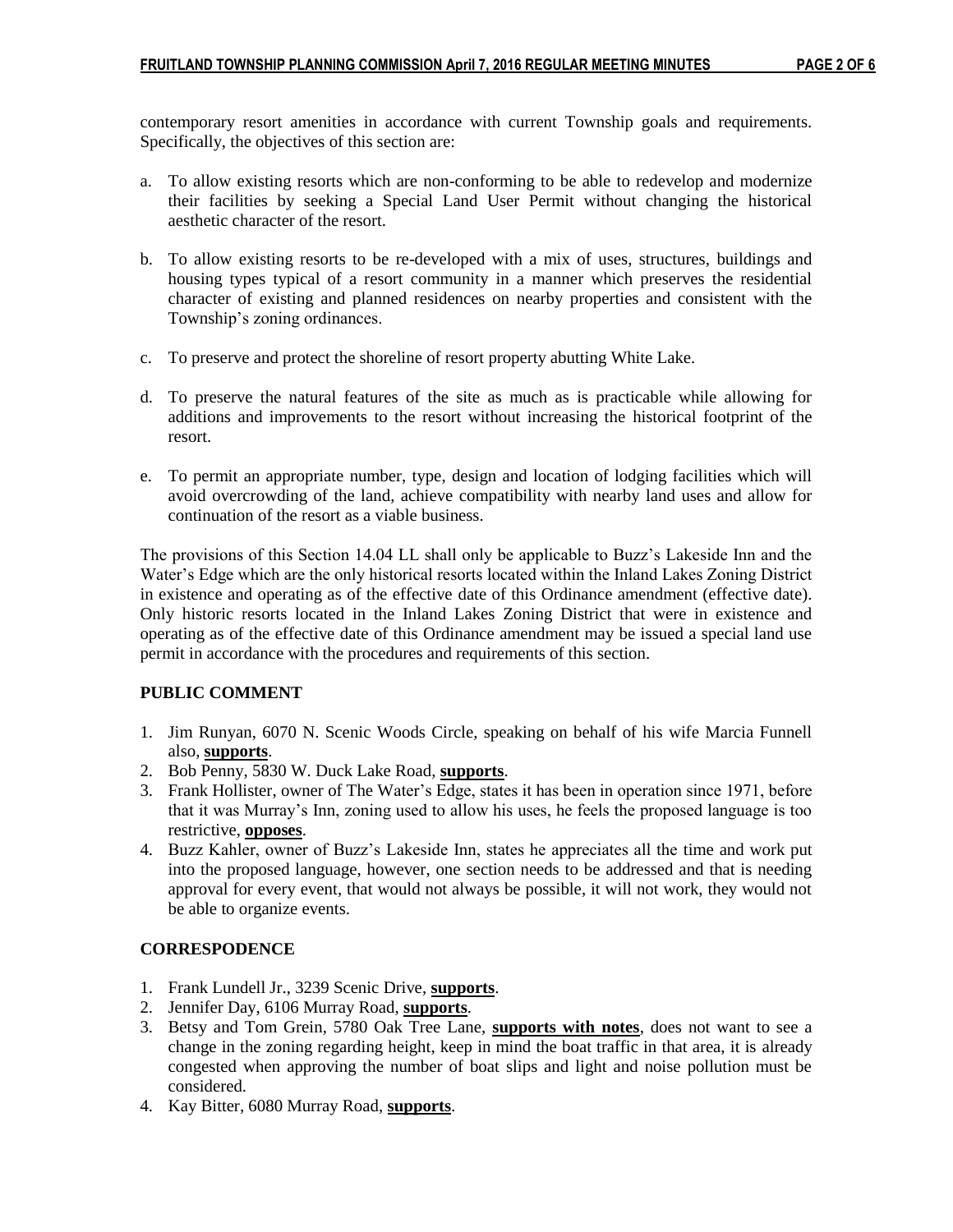- 5. Lois Daeschler, 7130 Starboard Drive, **supports**.
- 6. Leland Holly, 6820 South Shore Drive, **supports**.
- 7. Jim and Bonnie McColl, 6155 & 6066 Murray Road, **supports**.
- 8. Dallas C. and Sharon Dort, 6011 Murray Road, **supports**.
- 9. Carolyn Hummel, 5881 & 5655 Murray Road, **supports**.
- 10. Frank Hollister, 6195 Murray Road, **listed several questions/concerns**.

#### **PUBLIC HEARING CLOSED 6:51 P.M.**

Chairperson Roesler states he will try and address the questions/concerns that Mr. Hollister listed. The first thing we must keep in mind is these two resorts are non-conforming, which does not allow for any expansion. If we do nothing they will remain as they are now, not allowed to expand, etc. We cannot spot zone, it would require changing a whole district and that would allow all parcels in said district to do things non-residential. The reason Glaser's Glen is not included is because the only part of it on the lake in the district is not big enough to do anything with. If the language is adopted, the two resort owners can apply for a Special Land Use Permit for a certain use and if approved the use can be done. The intent of the Township is to allow as exist but not expand the footprint. The permitting process will be discussed further; this is needed for the Township to have some control of special events. He believes before summer there should be a list of events.

Buzz Kahler said you have to be able to guarantee something; you can't wait for approval from the Township Board following recommendation by the Planning Commission.

Chairperson Roesler believes that the proposed language for Section 14.04 Special Land Use Specific Requirements, LL. Historic Resorts, #4. needs more work.

- 4. Historical Resort Permitted uses Subject to Approval by the Township Board following recommendation by the Planning Commission. The following uses may be allowed but only when specifically authorized by the Township Board provided such uses are determined to be compatible with nearby residential land uses and as recommended by the Planning Commission. In allowing such uses the Board may attach conditions to ensure such activities do not have an adverse effect on nearby lands and residents and are consistent with the historical use.
	- a. Wedding receptions, graduation parties, family reunions, and other similar outdoor gatherings and uses which are typically associated with a resort.
	- b. Boat docks and slips, either temporary or permanent.
	- c. Outdoor music.
	- d. Other uses which are determined by the Township Board to be similar to those listed above which are typical to a resort operation.

Buzz Kahler said he would like the restriction regarding public gatherings to be township wide.

Chairperson Roesler said it would cover the full township as it would probably be some form of Special Event Permit.

Chairperson Roesler explained to Mr. Hollister that he does not have to apply for a Special Land Use Permit he can continue as is, as a nonconforming use, but then would not be afforded the rights of the Special Land Use.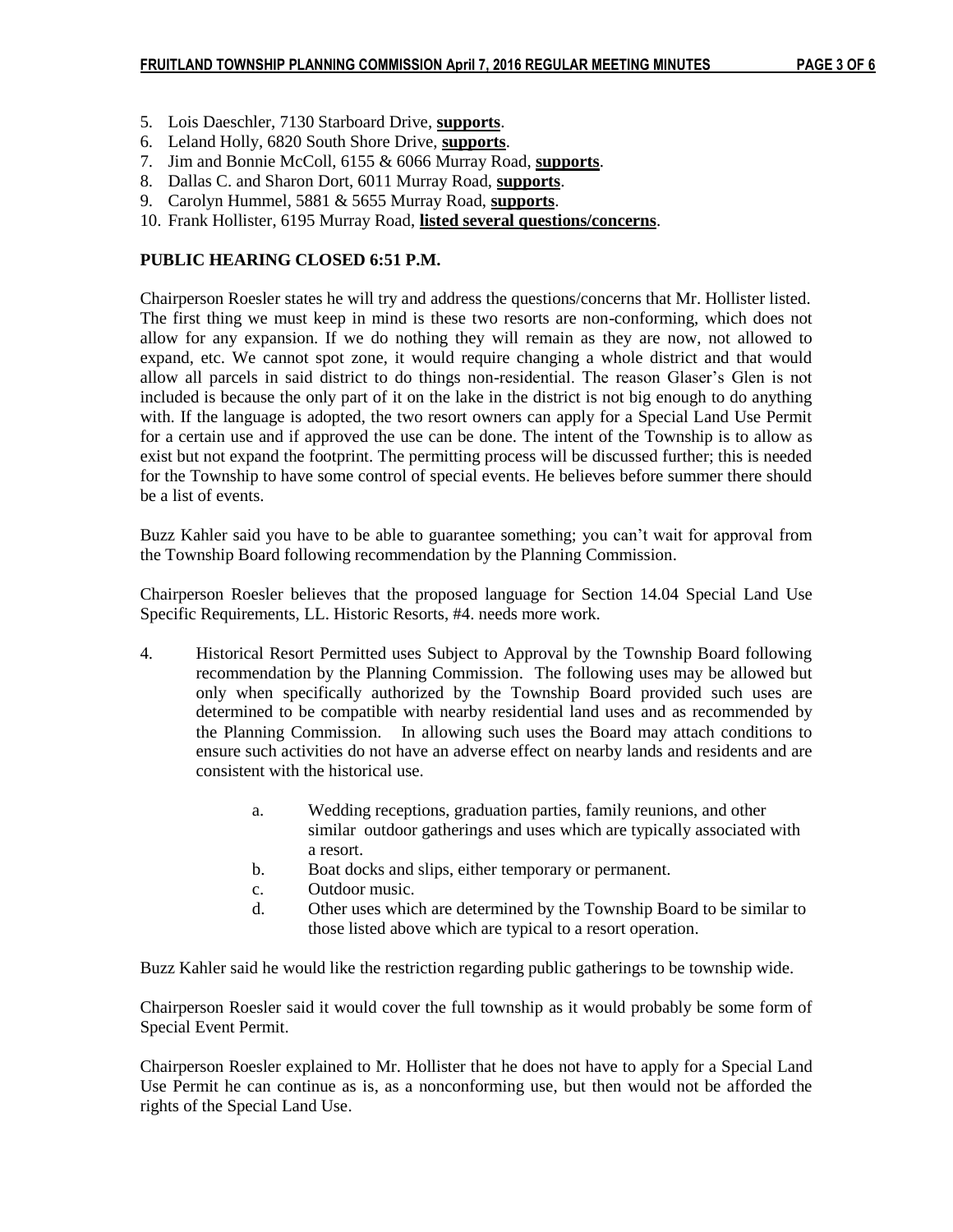Attorney Even explained the hope was to make these properties conforming, if a Special Land Use Permit is approved it would make the property conforming, without it the property remains non-conforming.

#### **DISCUSSION**

Commissioner Josephson concurred with Chairperson Roesler regarding Section 14.04 Special Land Use Specific Requirements, LL. Historic Resorts, #4 needing more work.

Commissioner Sprott agrees with Commissioner Josephson and added she believes they should be allowed to pick so many dates for events and have them approved.

Commissioner Warner concurred, working for Muskegon County he knows the fairgrounds provide a calendar and keep them updated with changes.

Commissioner Ray agreed with previous comments.

Commissioner Deur thinks points are good and further discussion is needed.

Commissioner Thompson has concerns with parking and noise; he believes it is a balancing act for resort owners.

Buzz Kahler said give them a limit of number of people for events without a permit, he doesn't want to have to get permission every time. He said 150 people would be an average for a wedding.

Chairperson Roesler stated that would not be a good thing, the township needs to be able to restrict if there are problems, other land owners in this residential zoning district need to be considered.

> Motion by Jan Deur, second from John Warner, *ADOPTED*, to table for further discussion.

#### **7 AYES**

#### **OLD BUSINESS**

**1.** Article III, General Provisions - Section 3.11 Fences, Wall, Hedges, Berms and Screens (A.) (amend).

Article XX, Administration and Enforcement – Section 20.06 Zoning Permit Required (A.) (amend).

The language was sent to Attorney Even for review. He responded by stating he reviewed the language and noted that the Ordinance does not define "wall". This is something that probably should be addressed. Also the definition of screen and the ordinance as written might require a permit where someone puts up a privacy screen in the middle of their property, such as a Gazebo, that does not obscure anyone's view and serves no purpose. This too might be something for the committee to consider.

Consensus was to have the sub-committee; Commissioners Warner, Sprott and Josephson meet with Attorney Even for further discussion and report back.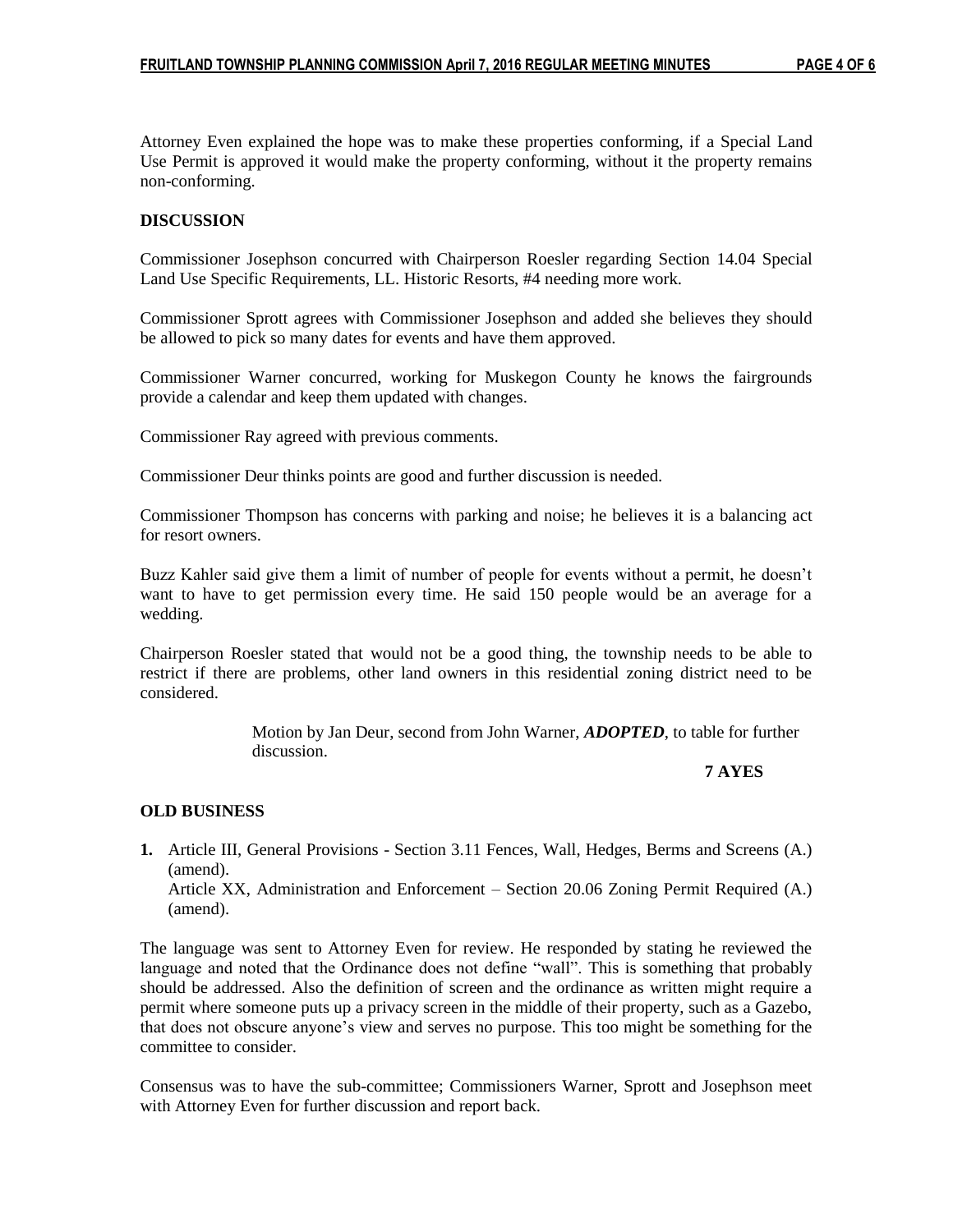**2.** Report from sub-committee (Commissioners Deur, Sprott and Josephson)

**Article II, Definitions** - Section 2.06 (D) Dwelling, or Dwelling Unit **Article III, General Provisions -** Section 3.08 Accessory Buildings and Uses.

The following language was sent to Attorney Even for review; however, he had not had a chance to respond.

### **ARTICLE II DEFINITIONS**

**SECTION 2.05 DEFINITIONS – D**

#### DWELLING, OR DWELLING UNIT

Any building or portion thereof having cooking *or bathroom* and *or* housekeeping facilities, which is occupied wholly as the home, residence or sleeping place of one (1) family, either permanently or transiently. A motor home, trailer coach, garage, automobile chassis, tent, or portable building shall not be considered a dwelling. In case of mixed occupancy, where a building is occupied in part as a dwelling unit, the part so occupied shall be deemed a dwelling unit and shall comply with the applicable provisions of this Ordinance.

**A single unit providing complete independent living facilities for one or more persons, including permanent provisions for living, sleeping, eating, cooking and sanitation.**

#### **SECTION 2.12 DEFINITIONS – K**

#### **KITCHEN**

**An area used, or designated to be used, for the preparation of food.**

#### **ARTICLE III GENERAL PROVISIONS**

**SECTION 3.08 ACCESSORY BUILDINGS AND USES**

D. No part of an *a detached* accessory building shall be used as a dwelling *or dwelling unit*.

Building Official Chris Hall gave Recording Secretary Dion the definition of Sleeping Unit from the 2012 International Building Code and asked if the language was still being discussed to provide it to the sub-committee. Consensus was for the sub-committee to meet with Attorney Even for further discussion and to report back.

#### **COMMISSIONER COMMENTS**

Chairperson Roesler advised that he was copied on a letter sent to Supervisor St. Amour from Planner Tim Johnson explaining that he is no longer with Wade/Trim. He and his wife are back as MainStreet Planning. Chairman Roesler responded he would like to continue to use MainStreet Planning when needed.